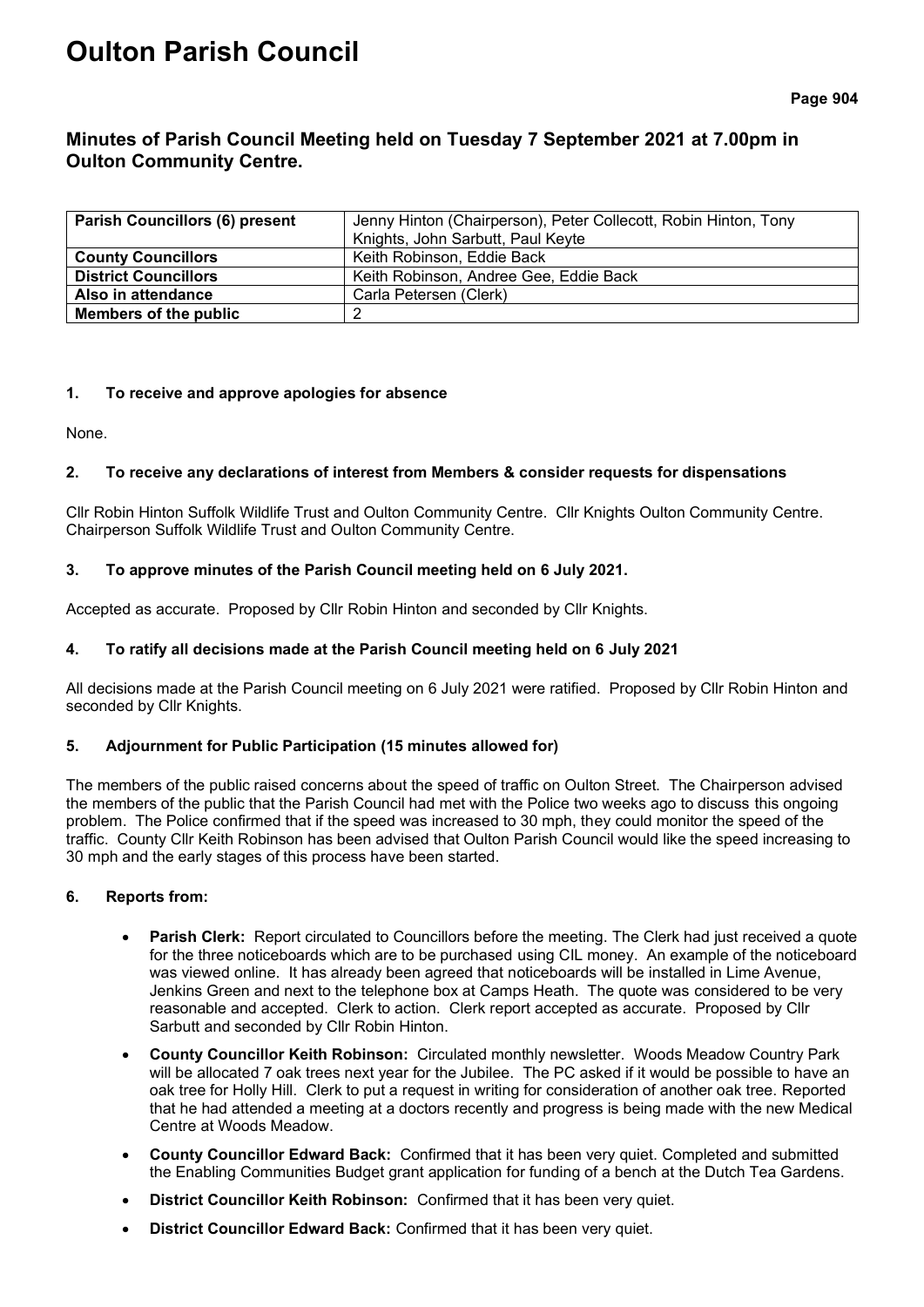- **District Councillor Andree Gee:** Oulton Parish Council thanked District Cllr Andree Gee for her help with funding for the defibrillator which will be installed in the telephone box at Camps Heath.
- **Neighbourhood Plan Working Group:** The Chairperson reported that the Neighbourhood Plan is doing splendidly. The draft plan has been submitted to ESC. On 16 October 2021 a day event is being held in Oulton Community Centre 11.00 am to 5.00 pm. The event will give residents the opportunity to view the draft plan and ask members of the Working Group any questions. Banners will be purchased to advertise the event. A Police Street Meet has been arranged on the same day 10.00 am – 1.00 pm. The next issue of the Oulton Messenger will be distributed at the end of September 2021. Letters will be sent to landowners next week.
- **Oulton Community Centre:** The recent AGM went very well, and an Executive Committee was appointed. The buffet was delicious. The first meeting of the Executive Committee is on 10 September 2021.
- **St Michael's Church:** The Chairperson reported that she will be attending her first meeting with them on 8 September 2021.

#### **7. Highways:**

#### • **To receive a report on outstanding highways issues**

County Cllr Keith Robinson handed out a map showing the proposed 40 mph speed limits in Oulton Division and Lothingland. When he was elected 5 years ago, he promised to address the speed limits and has been working on this project since election. The next step is the proposed speed limits in Suffolk and Norfolk need to be advertised. A copy of the map will be uploaded on the parish website and will be displayed at the Consultation event on 16 October 2021.

Cllr Robin Hinton reported that a lorry had recently taken out the power cables due to the cables being too low. This caused a power cut in the area. Whilst the repair works were being carried out people were getting out of their cars and moving the cones instead of following the diversions. The police were called, and temporary traffic lights were then set up.

Cllr Knights reported that there are some residents on Fallowfields who want more speed humps installed and others who want them removed.

#### • **To receive Speed Indicator Device (SID) results**

Cllr Knights had prepared a PowerPoint presentation showing the latest SID results and it was shared with those attending the meeting. The Chairperson thanked Cllr Knights and Cllr Robin Hinton for looking after the two SIDs, preparing the reports and doing a wonderful job. Due to all the traffic the SID battery has to be changed every two weeks. There has been no further progress with new sites for the SID.

#### **8. Planning**

## • **To receive new planning applications and make comment**

None.

• **To receive results and updates on outstanding applications**

None.

## **9. Finance:**

- **To receive the income and expenditure figures as at 31 August 2021 –** It was noted.
- **To note the bank balance as at 31 August 2021 – £64000.37**
- **To note receipts**
	- $\circ$  East Suffolk Council Enabling Communities Budget grant for defibrillator at Camps heath £1795
- **To consider any grant applications –** None
- **To approve payments.**